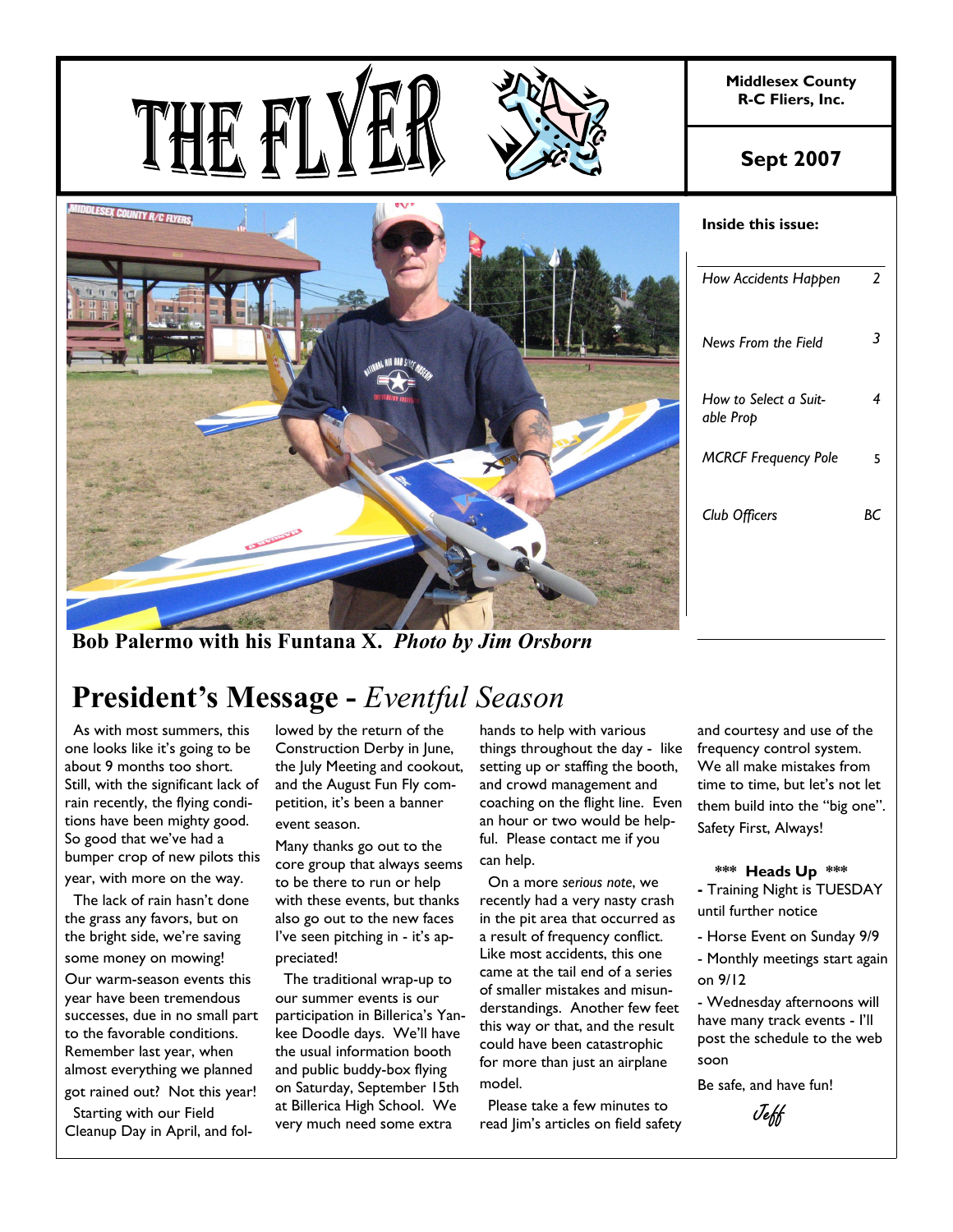## **How Accidents Happen** *by Jim Orsborn*

 An incident at the field earlier this summer demonstrated how things can go wrong very quickly. We've all heard similar stories and may have even been present to see one. In this author's opinion, accidents are seldom the result of a single action. Instead they can be attributed to a whole series of otherwise minor actions that come together.

 The MCRCF flight control procedures say that only three aircraft can be flown at the same time, so no more than three pins should be on the active bar on our frequency control panel. When pilots leave their pin on the active bar it becomes difficult to know who has earned their turn. When no one is at the field, one might ask, "who cares?" But things can change quickly from *who cares* to *really important*.

 We all know the problems that can occur when two pilots share the same channel. So basic protocol has been to speak directly to the other pilot and make sure that both pilots know there are two transmitters on the field with the same channel assignment. When we are constantly introducing new members and everyone does not know each other, this can become difficult. But it still requires that we all make an effort to introduce each other and know the other's radio situation. When there is a frequency conflict, there are obviously TWO people involved, and it is incumbent on BOTH parties to speak with the other — no one-sided responsibility here.

 As an aside, many of today's radios feature some flexibility in being able to change the channel. Know and display your actual channel assignment.

 When we fly at the field no one has either special or privileged access to the field. We ALL share that access regardless of who we are or what we are flying. Helicopter and aerobatic stunt pilots who fly over the runway will tend to drive other flyers off the field. So each one of us should look around and be aware if we find ourselves in the air alone with several other pilots on the sidelines. Basic courtesy and a respect for others will go a long way

towards making a flying session a good experience for everyone.

 We have all talked about interference issues. I've always assumed that problems would originate from somewhere off the field. It is always a good idea to perform a radio check with the antenna down before each flight. If there are any interference issues, they will be most obvious at low power.

 When there is an obvious channel conflict, it looks like the prudent plan is make sure that both parties take some time to focus on the conflict and insure that they both understand the situation. It is not adequate for one person to call the conflict and then assume that the other party understands.

 So here are some additional guidelines that we all might want to consider following as we go forward:

1) **Active Pins**: Put your pin on the tree right away, to let others know what channels are at the field. Never remove a pin from an active bar (green or yellow) that is not yours! No more than three (3) pins at a time should be posted to the

green (flying) bar. When you turn off your radio, move the pin down to the inactive (red) bar.

2) **Channel Conflicts**: Both parties have a responsibility to notify the other and then come to full agreement that they will check with each other before flying. A fair plan might include showing your pin to the other person and asking them to confirm that they have a conflict.

3) **Introductions**:

While many of us have been around the field for a number of years, newcomers need to be introduced to each other and no one should ever be embarrassed about walking up to a stranger and asking them for their name.

4) **Ground Checks**: A good ground check before each flight is certainly better than skipping it. Any interference seen on the ground will certainly be greater once airborne.

5) **Spread Spectrum**: Okay, so if either pilot had been using a SS radio we would not have had a problem — WRONG, items 1, 3 and 4 still apply. And so doesn't common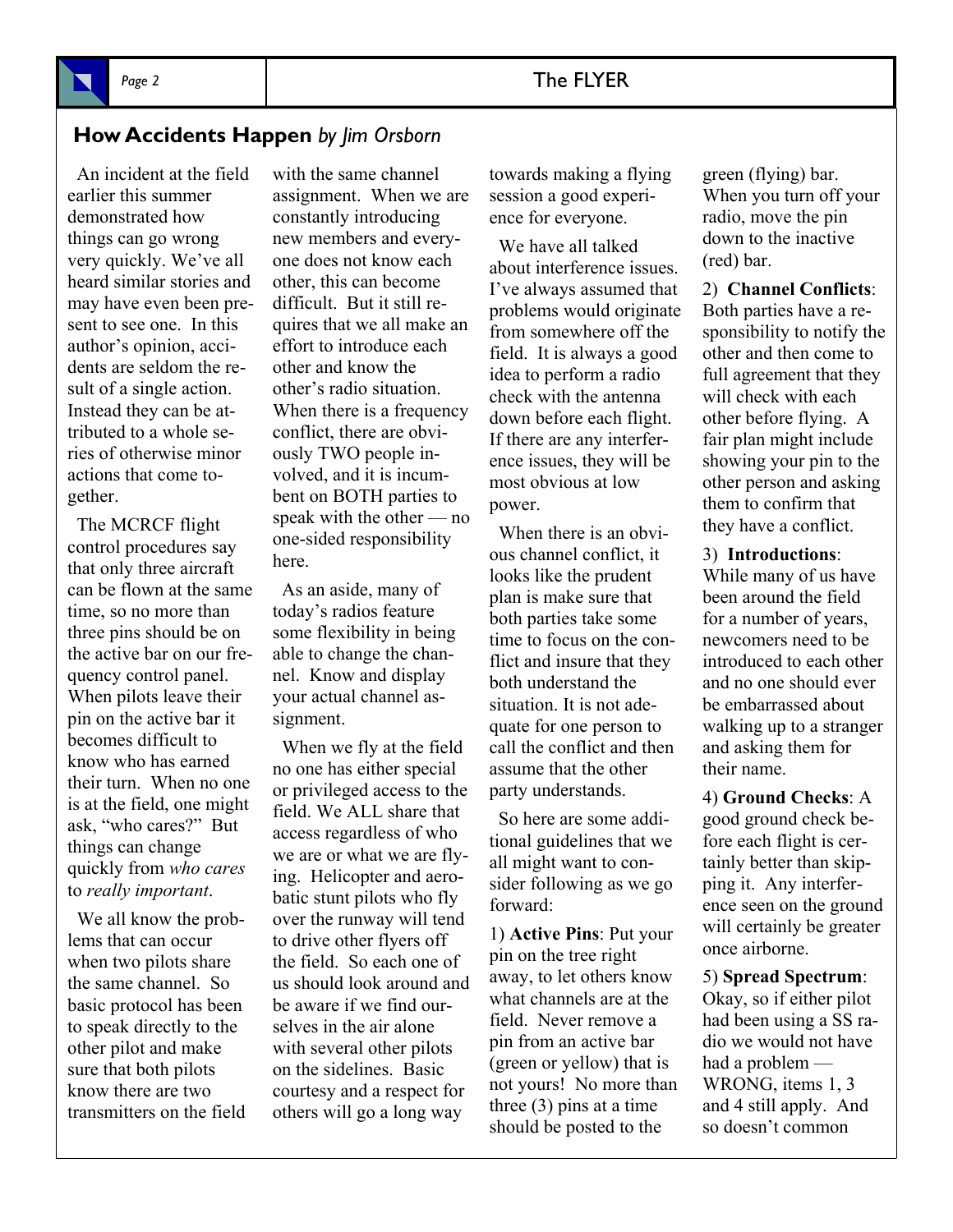## **News From the Field** *by Jim Orsborn*

 Wow has this been a busy summer for our Flight Instruction program! There has been a flock of at least six new Kadets plus an Avistar or two and a Tower Trainer at the field. Since the last newsletter five new pilots have soloed, and several more should be ready to solo in the next couple of weeks.

### **New Pilots**:

Greg Sullivan Mike Whitmore Savuth (Woody) Ly Harry Alcorn Tyler Shepard

#### **Active Students**:

Eric, Jackie, Tomas and Don.

 As most members know, Wednesday has been our traditional training night. Well, we're having to change that to Tuesday night for the next month or two. The High School track team has four intramural track meets at the field over the next two months. Actually the coach says that it was the district athletic department that chose the dates; but either way the field will be covered with runners.

 On August 12th we held our **MCRCF Fun**  **Day Competition** at the club field. It was a fantastic day for flying so we had a nice turnout of both Novice and Expert flyers. The competition included five separate events that were combined to find the overall winner for each class.

 Starting with a Taxi, Takeoff, Loop and Roll event; pilots were timed to see who could complete the maneuvers in the shortest time. Everyone completed this event and several pilots turned in an impressive performance.

 The second event was a Climb and Glide competition. Again, all of the pilots completed this event and several turned in 2+ minutes of glide time, and we even had a couple of spot landing awards.

 The third event called for pilots to try and takeoff with a golf ball in a cup and then drop it on the field. We didn't get too many balls on the field, but we did lose several planes. Rich Kruszynski had the most spectacular crash, but we also lost Scot Stewart, and then Dean Reed started having engine troubles.

The fourth event was



**Greg Sullivan**, 1st Place, Novice Pilot

where Greg took charge of the Novice class with repeated passes below the Limbo line.



**Bill Copp**, 1st Place, Expert Pilot Class

 The final event was a "bust" when no one was able to break a single balloon on the runway. With no additional points coming from the Balloon Bust, it was the Limbo event that set the final placements for both pilot classes.

 Final placements were as follows:

Novice Class:

 Greg Sullivan, 1st Frank Sullivan, 2nd Tyler Shepard, 3rd

Expert Class: Bill Copp, 1st John Parisi, 2nd Jeff Ward, 3rd

## **Other News**

 As reported earlier, new pilot Greg Sullivan took top honors in the Novice Class at our Fun Day Competition. Since he soloed, Greg has been pressing really hard to sharpen his skills and move on to new challenges. He has had a couple of mishaps with his Kadet, but the bones keep on flying.

 Woody is another new pilot that has not been shy about trying new equipment and experimenting with new ideas. In recent weeks we've seen Woody put a Saito .62 and then a Saito .82 on his plane. He has also built a new wing, first with no dihedral and then he modified it again to add some flaps. Believe me, a Kadet with a big Saito, flaps, and no dihedral is no longer a novice student plane.

 Several new students (and veteran pilots as well) have shown up at the field with Spektrum radios. Pins are still needed, but the glitch free radio operation with no worry about frequency conflict is really nice.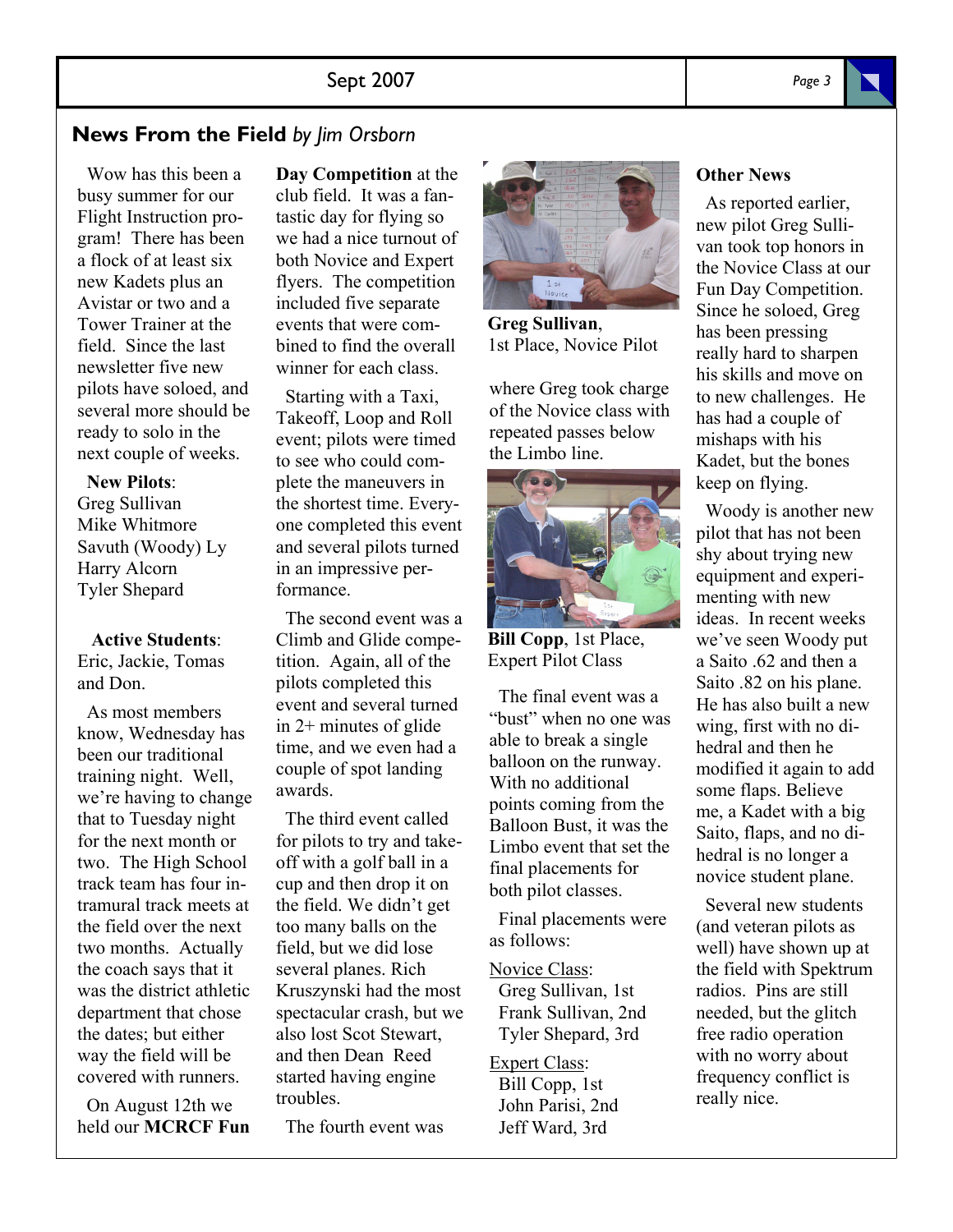## **How to Select a Suitable Prop** *by Jim Orsborn*

 Did you happen to read Andy Lennon's article titled "*Select the perfect propeller for your airplane*"? If not, check the June issue of Model Aviation? This article should help make Andy's article easier to understand.

 Let's start with a couple of points that Andy skips. Propellers (aka props) are typically labeled with two numbers, e.g. 11 x 5. These numbers indicate that this prop is 11 inches in diameter and has an effective pitch of 5 inches. Effective pitch is a measure of how far forward the prop will move during each complete revolution.

 Let's not get too precise about how pitch is measured — suffice it to say that an 11 x 7 prop would move farther than an 11 x 5 prop. So the net result would be that if we used an engine that turned both props at the same RPM, the 11 x 7 prop would go faster than the 11 x 5 prop.

 The trouble is, an engine that can turn the 11 x 5 prop at 12,000 RPM would not be able to turn the 11 x 7 prop at this same RPM.



Turning a higher pitch prop requires more work, so getting it up to the same RPM as the small pitch prop will probably require a bigger engine.

 Andy mentions the concept of Propeller Load Factor (PLF), and he even references Dave Gierke's formula for PLF as Diameter<sup>2</sup> times Pitch or  $PLF = D^2$  x P. What Andy did not include was a figure, such as the one at the top of the page, that shows constant PLF curves. Using these curves, we can see that a 14 x 6 and 12 x 8 prop (the two circles) have approximately the same PLF value.

 Andy uses PLF to explain that two props with the same PLF will place an equal load on an engine. So when selecting a prop, one should make the choice from a group of props that share about the same PLF value. Notice for example that all

three prop choices in the grey oval have about the same PLF value.

 The *Sport Aviator* site on the AMA Web- $\frac{1}{10}$  11 12 13 site has an interesting re-

> view of the popular OS .46 AX engine. The engine review is excellent, but the article also sheds some light on making a choice between different props with similar PLF values. The article was written by Frank Granelli, and it compares the performance of this engine while using the three props in our grey oval. Flight results were measured with a 10 x 7, 11 x 5 and 11 x 6 prop. The following extracts from the article summarize the performance differences:

> **10 x 7** — This prop resulted in a "hot" plane with the highest speed. This choice also had the highest landing speed because the idle RPM could not be set lower. Top RPM: 13,200 Idle RPM: 2,900 Speed: 23 to 103 MPH

> $11 \times 5$ — This choice resulted in the best climb rate, but the lowest top speed. Idle RPM

and landing speed was much lower.

 Top RPM: 13,000 Idle RPM: 2,800 Speed: 15 to 72 MPH

**11 x 6** — This prop is a compromise between the other two choices, but it provides excellent climbing ability while the slower, more reliable idle makes landing much easier.

 Top RPM: 11,800 Idle RPM: 2,300 Speed: 15 to 80 MPH

 In conclusion, it looks like choosing a prop is a trade-off that depends on your flight objective. Higher pitch will give increased speed, but the lower diameter may make it difficult to achieve a reliable idle setting. Increased diameter gives more "bite" into the air making climbing and 3D maneuvers easier to perform. Increasing both pitch and diameter may require a bigger engine and might overload the engine.

 Engine manufacturers usually offer a range of recommended props. With an understanding of PLF values you will be able to make the best choice of prop for your specific flight situation.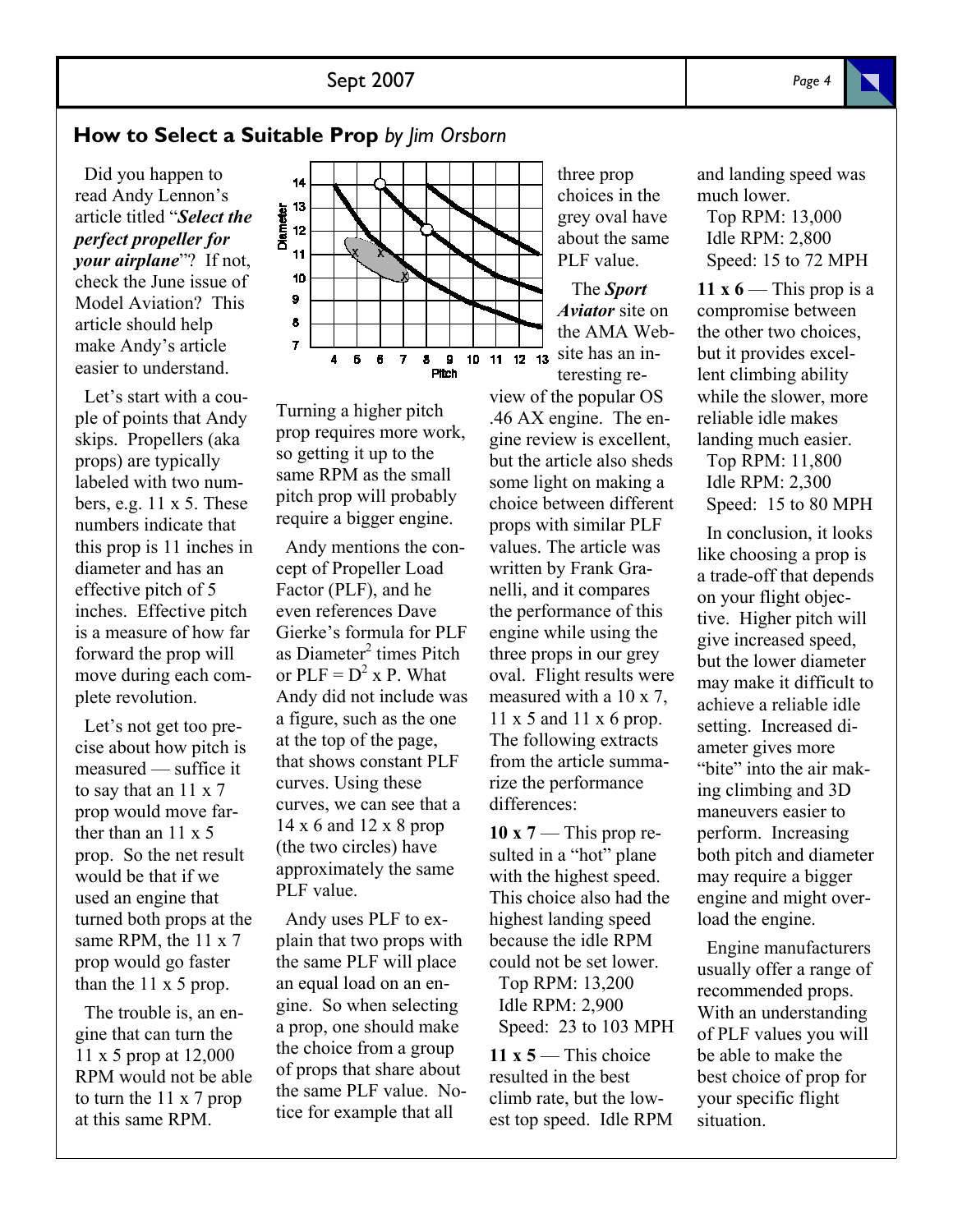## **MCRCF Frequency Control Panel** *by Jim Orsborn*

 The diagram to the right represents the MCRCF Frequency Control Panel that is found in the center of the pit area at our field. This article should be a refresher course for all current members, but everyone should understand and follow the simple rules for using this panel.

 First, every current member should have a valid frequency pin that should be posted on the panel as soon as they arrive at the field. Pins are updated each year, so every pin on the pole should have the current year on it.

 Most radios are set to transmit on a single radio frequency. We refer to this frequency by assigning it to a channel number. Pilots who have multiple transmitters (or interchangeable Tx modules for their unit) should request separate pins for each channel.

 New Spread Spectrum do not have an assigned channel, so they have been designated as channel **SS**. Pilots who use Spektrum or other spread-spectrum units must post a frequency pin on the board even



though they will not interfere with other transmitters.

 The top, green, bar represents pilots who are actively engaged in flying their model. Pilots should move their pin to this bar before activating their transmitter, and they should remove the pin once they have finished their turn flying. Only three (3) pilots are allowed to fly airplanes in the air at the same time, so no more than 3 pins should be on this bar.

 The lower, yellow, bar is to be used by pilots who are NOT flying, but they need to turn on their transmitter while performing maintenance in the pit area. The number of pins on this bar should be kept to a minimum.

 When moving their pin to either the green or yellow bar, pilots must insure that they have the

only transmitter on the same channel. Whenever a pilot shows up at the field and finds another pilot operating on their channel, an effort should be made to identify the other pilot and both pilots should coordinate all of their radio operations with each other.

 The vertical, red, bar should be used as a holding spot for all pilots waiting their turn to fly. Courtesy would say that pilots should remove their pin from the active, green, bar and place it below all of the pins on the red bar. As pilots at thr top of the bar take their turn flying, the other pins can be moved up the bar towards the top.

 Considering the pins on the pole, Dick has a Spread Spectrum radio, and he is the next pilot to fly. Based on the pins on the other bars, Dick is cleared, and ready to fly as soon as he is ready.

 If Dick does not wish to fly, Sam is the next pilot. He could skip over Dick, but Tom also has a transmitter on channel 34 and he is flying. So Sam can not use his radio until Tom

lands and declares that the channel is free.

 In summary, here are some guidelines for using the MCRCF Frequency Pole:

• All pins should be current.

• Pilots should post their pin on the pole whenever they are on the field.

• A maximum of three (3) airplanes (and one helicopter) may post their pin on the active bar.

• Pilots on the same channel should speak with each other and coordinate all of their radio operations.

• Before turning on their transmitter, pilots should move their pin from the red bar to either the green or yellow bar and insure that they will be the only active transmitter of that channel.

• When finished flying, pilots should move their pin to the bottom of the red, holding bar.

• Time on the active bar should be limited to a maximum of 15 minutes when other pilots are waiting to fly.